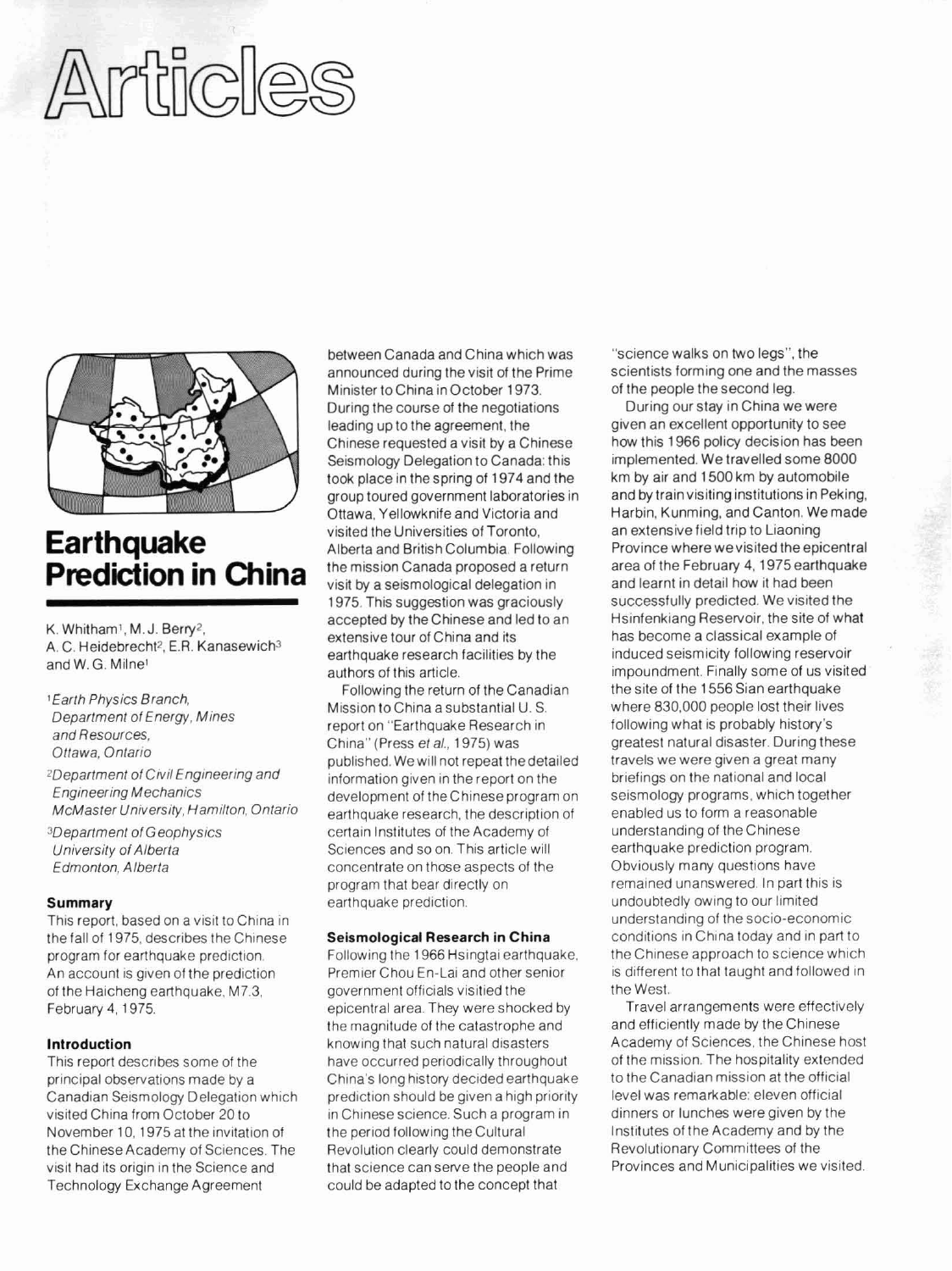# **The Earthquake Prediction Program In Chlna**

The State Seismological Bureau (SSB). formed within theChinese Academy of Sciences in 1971, began with a management and coordination function in the earthquake prediction program: but because of decentralization after the Cultural Revolqion, some of the central program management functions of the SSB might better now be considered as advisory and facilitative in nature. It appears to be the only central organization having contacts with local and provincial seismological teams. brigades and bureaux: such contacts are not only in scientific circles but are obviously required in political or party circles in view of the shared responsibility for the local or provincial units. The lnsitutes of the Academy operate under the umbrella of the SSB.

The provincial seismological units are responsible for all aspects of the earthquake studies conducted wtthin their region, including the operation of a basic seismological observatory (if the province has one), the operation of a regional seismograph network, and other geophysical observatory instrumentation, construction and distribution of indigenous instruments, collection of data and its analysis. the issuance of earthquake predictions and the dissemination of earthquake information tothe people. They thus organize the participation of the masses: although the SSB appears to control the distribution of funds and instrumentation, local governments and party committees appear toshare responsibility for the leadship of the provincial seismological units. The slogan "Dual Level Leadership with the Locality in Charge" thus appears to reflect the relationship between the SSB and local governments and the provincial or regional seismological units.

The number of basic seismic slations is 17, with some 250 additional regional stations: these, the research inslitutes and the provincial or regional seismological units. involve 10,000 technical personnel in earthquake prediction and related research. It was claimed that 100.000 people are now involved in amateur prediction work. These figures and the massive priority effort implied appear reasonable from statistics gathered on our tours.

As the SSB is evolving, it is developing an in-house reseach capability to analyse the huge amount of geophysical data on seismicity, crustal deformation, geomagnetic variation, telluric currents. water levels, radon counts, etc.. generated throughout China. The aim is, presumably, to assist the analyst groups which have been created at the provincial and regional seismological unit level in developing procedures for correlating and interpreting precursory earthquake phenomena. It was claimed that the judgment of the analysts at all levels in separating real from false anomalies is improving. Statistical or theoretical analyses of data appear not to have been adequately undertaken in the earthquake prediction program to date. A second aspect of theresearch is to delineate by long-term predictive methods areas of China for intensive concentrated medium-toshort-term and imminent earthquake prediction research.

**A** number of points of interest noted during our SSB visit were the explicit recognition of belief:

I) that whilst before the Cultural Revolution seismic risk studies were most important they are now relegated to second place behind earthquake prediction;

2) that the earthquake prediction program is heavily phenomenological. following the dicta of Chairman Mao "Knowledge begins with experlence", "Learn from themasses". and "Be selfreliant". Most phenomena that are monitored for short-term or imminent prediction are not understood;

3) that the scale of premonitory anomalies in time and space is correlated with thesize of the succeeding earthquake and the geophysical structural conditions. providing thereby a rationale for the growth of the amateur station network and the combination of professional and amateur observations.

More than 10 successful predictions have been made since the program started (a successful prediction involves an earthquake of magnitude >5, an epicentral location defined within 50 km. an event time within 2 or 3 days and magnitude correct within 1 unit). The actual prediction of a hazardous situation is a decentralized decision made at the provincial or regional level: any decision to evacuate and/or take

other preventative measures is a political decision made at the local county, commune or city level by the appropriate party authorities.

This situation leads to considerable ambiguity with respect to the number of false alarms, or the number of significant earthquakes not predicted. In neither case could national statistics be obtained. The incomplete list of successful predictions known to us suggests that several **M6** earthquakes per year are not being predicted: of course many of these occur in Taiwan Province or isolated areas of China. The SSB is very modest in its claims for success and repeatedly insisted that the program is in its very early stages of development.

Earthquake prediction in China is a three phase process proceeding logically from a long tomedium and then to a short term prediction where thls is appropriate.

Long and medium term delineation of seismically active areas is the responsibility of the Institutes and SSB in Peking. The unique historical record of Chinese seismicity plays a significant role in thls process, however other studies of statistical model building for a medium term delineation can be criticized. Indeed some of the phenomena which some workers are attempting to correlate with the migration of earthquakes along belts would not appear to have a plausible physical connection with such earth processes.

Elements of themedium term program involving predictions months to years ahead of an event are very impressive: examples are the network of professional observations, the preliminary wok on VS/Vp, the potential for work on anomalous changes of tilt and strain, the analysis of radon in well waters and such studies as those now underway attempting to measure tensor impedance of focal region material.

The local or provincial seismological brigades or bureaux integrate these professional observations with those from the amateur network, and appear then to be almost exclusively responsible for short term prediction involving a period of days to weeks only. Final responsibility for the prediciton of a hazardous situation appears to rest with the provincial seismological brigade or bureau, or its sub-units closer to the predicted epicentral region, but the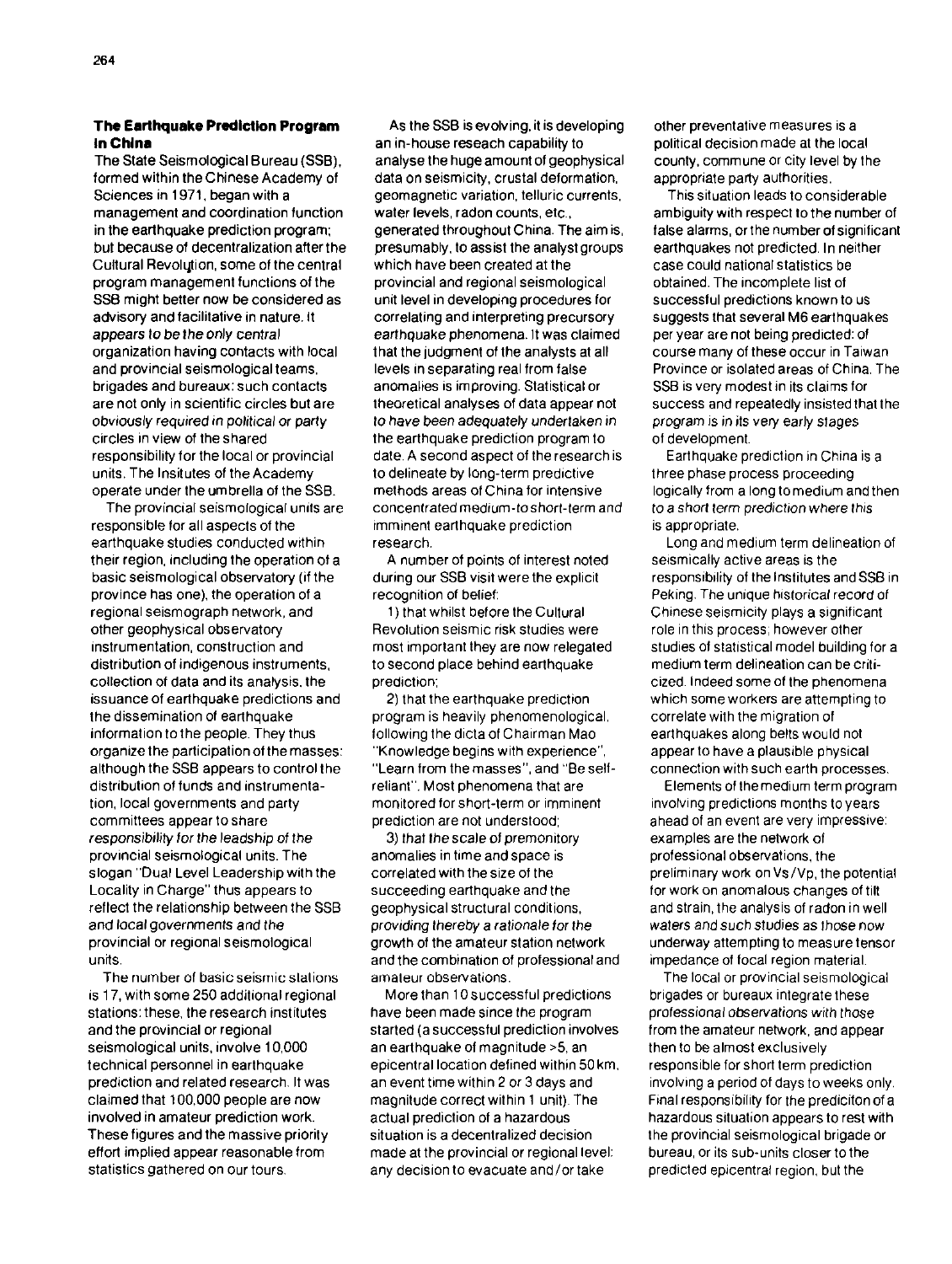evaluation of this prediction and a decision to evacuate an area is a political one that appears to be made at the commune, county or city level, not necessarily in a uniform way.

This complex process of decision making is unlike any earthquake process proposed in western counties. The process has the merit of involving the amateurs, and thus thelocal political authorities, in the events leading up to the prediction of a hazardous situation; as a consequence of this and the political structure in China, the people involved appear to accept the enormous self discipline involved in wholesale evacuation, (even at -20°C) and indeed may well have stayed in primitive field conditions for up to I0 days on the occasion of some false alarms. When a successful prediction occurs, such as the Haicheng event of February. **1975.** it is noticeable that no one official or scientist or group of these at either the central, provincial or local level claimed this as an individual triumph. The corollary is that the failures of prediction and unnecessary evacuations are not publicly reported inChina: indeed it appears that central records of these may **be** hazy, incomplete or simply not kept, since decisions are the responsibility ot local party committees.

The role of the amateur stations is extremely difficult to assess objectively. In China, it is a matter of political faith that amateurs usingsimple equipment and peasants making observations of natural phenomena, in particular unusual animal behaviour, can detect phenomena which give a premonitory warning of a large impending earthquake. Chinese scientists freely admit that no known scientific basis exists for the presence of many of these precursory phenomena, particularly at larger epicentral distances. The Canadian mission assessment based on the records shown to the mission is as follows:

1 ) several of the reported changes in seismic velocity, tilt and frequency of occurrence of Small earthquakes represent valid premonitory phenomena. However the rather insensitive and relatively unstable tilt measurements at some amateur stations do not appear to contribute significant data.

2) the widespread telluric current observations. in particular thosemade at

amateur stations, do not exhibit anomalies which can be defined in a systematic way and shown to correlate with nearby earthquakes. Several noisy time series records were examined; the responsible amateurs in some cases claimed correlations with very distapt events but there appeared to be no adequate definition **of** anomalies in time and spatial correlations. This criticism should not be misinterpreted: some of the work now underway by the Institutes and professional stations on conductivity in and near to focal regions might well substantiate physically valid precursory phenomena, but no such results were shown the Canadian mission.

3) much the same comments apply to observations on variations of components of the geomagnetic field, a common amateur practice.

**4)** the only information on variations in the level of the watertable, thepresence of bubbling or turbidity in wells and the conductivity of well water shown the Canadian mission related to events leading up to a localization of the epicentre of the Haicheng earthquakes. Despite questioning, the mission was unable to establish unequivocally whether a systematic regional or local pattern developed, or to establish clearly any exact or systematic relationship in time to the earthquake.

5) the observations on radon content of well water were often impressive: however no examples were shown of systematically defined anomalies correlating with nearby earthquakes. This work, at least in some locations, is obviously being conducted regularly with great care and with more rigorous definition of what constitutes an anomaly: at onesuch location, a twoyear time series was free of anomalies. but in that period no local earthquakes had occurred.

**6)** the most intriguing amateur observations related to claims of precursory unusual animal behaviour. Many examples were quoted for the Haicheng event at distances up to 70 km from the epicentre: hibernating snakes leaving their holes, ducks flying high. dogs disturbed andso on. Many ofthese could be related to the foreshock seismic activity of that event, but time relationships were not always clear. This matter appears to justify further study. and the views of the members of the

Canadian mission remain divided and ambiguous on thevalidity of the technique. Does, for example, the local interest generated by the amateur involvement in the developing scenario induce more reports because the peasants are psychologically keyed up to note such items in the period preceding a large earthquake? Can some of the cases be a consequence of foreshock seismic activity and local ground amplification on certain soils? Do certain animals become agitated from high frequency microcracking prior to a substantial shock?

7) the role of foreshock activity is undoubtedly most important. Indeed it appears to be a key indicator in many of the successful predictions in China (with at least one exception).

Among Chinese scientists, attitudes vary from acceptance of nearly all the reported anomalies as valid, useful premonitory phenomena to the more<br>detached view that a large body of data<br>needs to be collected and analysed<br>before the more valid techniques can be before the morevalid techniques can be .;, chosen, and anomalies more . , systematically defined and correlated in space and time. The impression gained by theCanadianmission was that the .~, - latter, pragmatic view prevails among .. . .. the more experienced scientists.

In any case, the roleoftheamateurs in educating the local people about earthquakes and precautions which can be taken to minimize loss of life is both important and fundamental to the success of an earthquake prediction program intheChinese socio-economic system. In particular the widespread involvement of middle schools provides a fascinating example which the western world might find useful to consider and adopt.

## **The Haicheng Earlhquake of February 4,1975**

The events leading up to the prediction of the February **4,** 1975 earthquake provide an excellent example of the manner in which predictions aremade in China. We received two briefings by the Liaoning Seismological Bureau and had an extensive field trip in the epicentral area to see damage and reconstruction and tovisit faults, **as** well as a regional observatory and an amateur predicition station. The sequence of events as described to us and as recently presented by Chinese seismologists to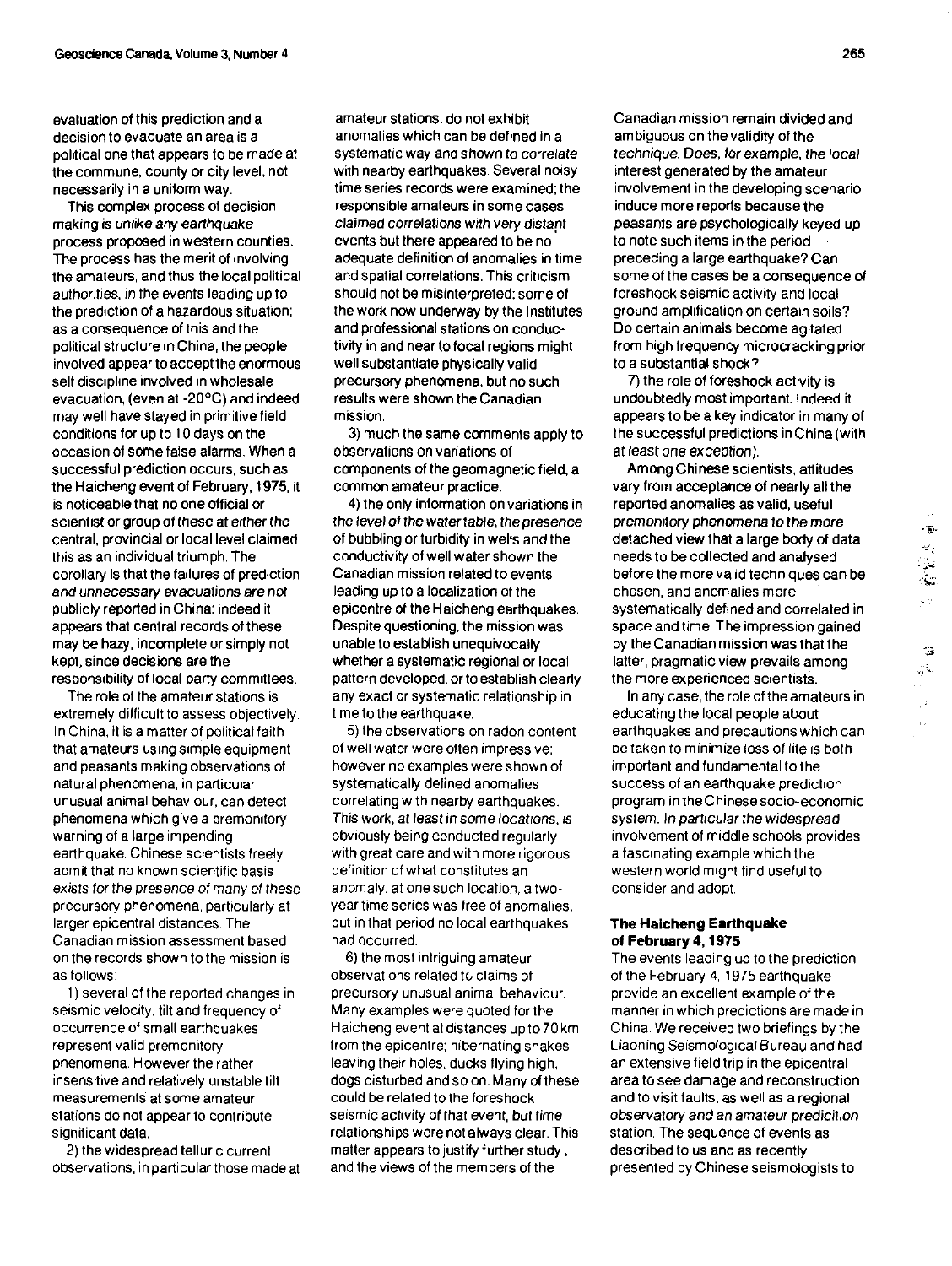the UNESCO Conference on the Assessment and Mitigation of Seismic Risk is as follows.

Long- Term Prediction. On July 18. 1969 the Po Hai Sea was the location of an earthquake along a large active fault believed to strike NNE continuing into Liaoning Province. The research institutes and the SSB from their work on earthquake migration concluded that northward migration to Liaoning of earthquake activity was probable. The SSB (or its predecessor) suggested the intensification of observations in Liaoning in 1970 at which time the work of the Liaoning Provincial Seismological Brigade (now a Bureau) started. Seismo-tectonic field work was started including tilt and deformation observations. Levelling started across the Yingkow fault in thesouthern part of Liaoning Peninsula. A second fault, the River fault to the east of the Yinkow fault was also thought to be active in the southern part of eastern Liaoning.

It is believed that seismic and other observations demonstrated that indeed these faults were active in 1971 -72, and so an amateur prediction network was developed making the usual types of observation. Extensive development of this network took place in 1973 and especially after June 1974 when the short baseline levelling indicated that

the peninsula was tilting to the northwest.

The mission was told in Liaoningthat a level line of a few hundred metres showed an increase in the rate of tilting in September 1973 and from September 1973 to 1974, cumulative tilting equalled that in the previous 20 years. It was not clear how the latter had been estimated, and at least one member of the Canadian mission had difficulty in understanding this interpretation of the data shown. The tilting reversed direction shortly before the earthquake. The short orthogonal level lines were about 200 km south of the epicentre. The reported magnetic anomaly consisted of an anomalous increase of 22yin the vertical field component in six months at Dairen, equally distant. Perhaps as significant, the number of small earthquakes recorded by the growing seismic network increased in 1973-74.

Medium-Term Prediction. In June 1974. the SSB predicted that "in the Northern Po Hai Sea region of northern China, an earthquake with magnitude 5 to 6 may occur within one to two years", thus confirming and making more precisethe earlier suggestions. As a result of this, the Provincial Party convened a conference and gave orders to intensify the amateur network and to educate the people. The aim was to focus in on the



## **Figure 1**

Map showing Po Hai Bay, the Liaoning Peninsula and the location of the Feb. 4, 1975 earthquake near Haicheng.

epicentral region using an amateur network in factories, mines and communes: observations of telluric currents, water wells and animal disturbances were added to the earlier amateur station efforts.

By December, the number of waterwell anomalies had increased together with reports of snakes and rats coming out of the ground. It was claimed that changes in water level (both up and down) and changes in turbidity were reported at numerous sites in three or four areas within 40 km of the later epicentre. On December 20. an emergency provincial consultative committee met and based on these observations and reports suggested that "an earthquake M4to 5 would occur within a few days in the eastern part of the region or at the head of the Gulf". Temporary seismicstations were installed and on December 22, an earthquake M4.8 occurred on the margin of the region.

This was discounted as the significant earthquake by the Liaoning Seismological Bureau (LSB) because the reported anomalies weredeveloping further. On January 3, the Provincial Revolutionary Party Committee convened another meeting with personnel from districts of south Liaoning. TheYingkow-Haicheng area of about 50 km radius was selected as the probable epicentre at the intersection of theNNE trending structural fault and a line across the base of the peninsula, and orders were given to conduct emergency exercises. For example in Yingkow city, emergency measures for hospitals. stores and transport were practised. the evacuation of mines was planned at Anshan, and the movement of people in the densely populated areas of Anshan was studied.

In January, microseismicity increased, and tiltmeters at the Yingkow Municipal Observatory were claimed to show anomalies: the latter were difficult to understand when examined later.

Another Provincial conference was called by the LSB on January 10: the outcome was the prediction of an M6 earthquake in one or two months either in the Yingkow-Haicheng area or at the eastern end of the Liaoning Peninsula.

On January 13, the SSB convened a conference dealingwith prediction for all China. but paid special attention to the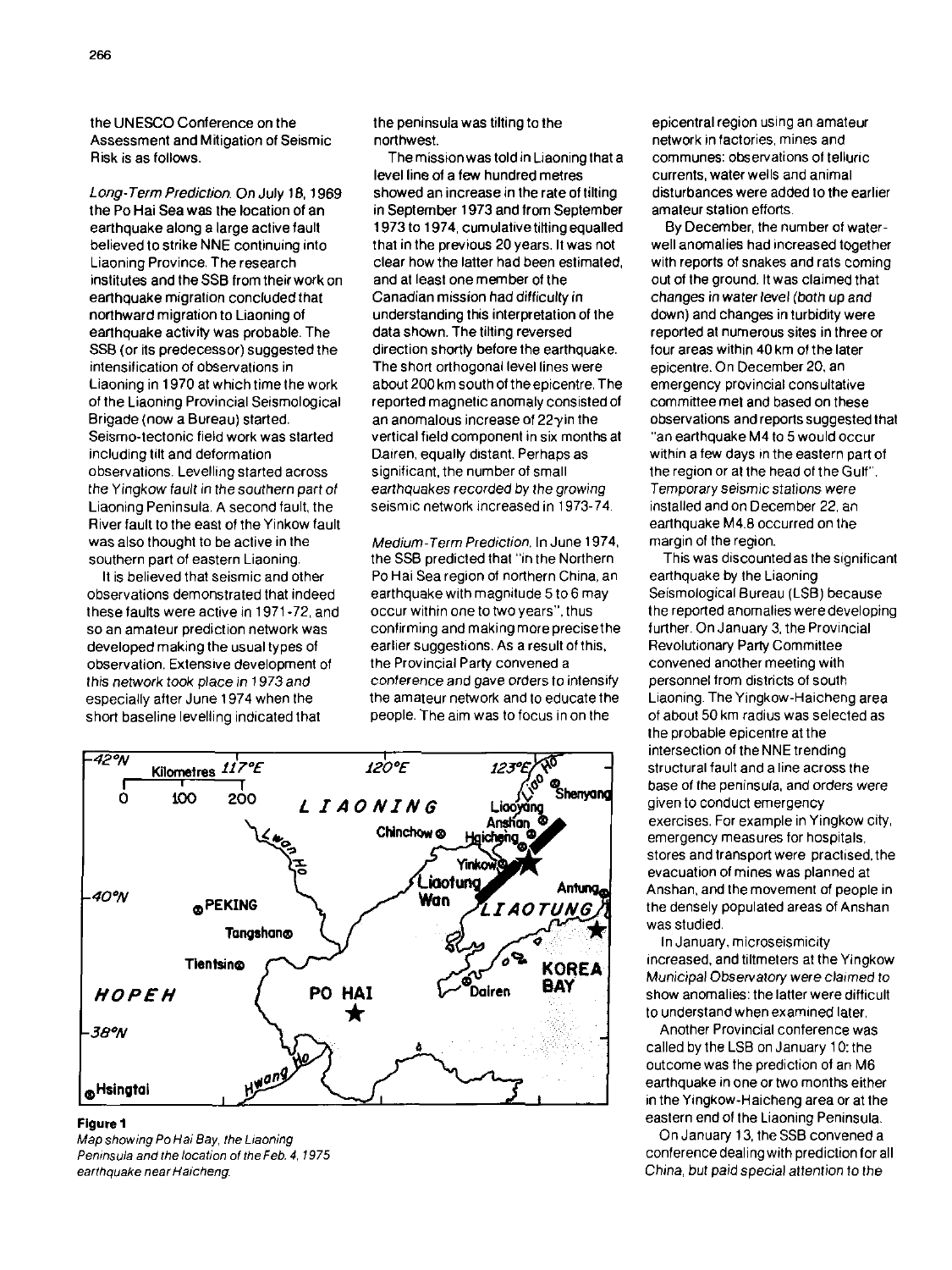Liaoning data and that in neighbouring regions. This conference confirmed the LSB suggestion, predicting an M5.5 to 6 earthquake in the first half of 1975 in one of the two areas of the peninsula mentioned above. At yet another meeting on January 28 with responsible personnel from all districts in the peninsula, the LSB passed on the concurrence of the SSB and asked that preventative measures be taken.

Microseismicity increased dramatically at about 20 km from the Yingkow Municipal Observatory on

February 2. In early February, a hot sping at Tan Kang. 10 km south of Anshan, stopped three times: the only previous record of such an event was before the M4.8 earthquake. During the microseismic period inearly February, at communes 40 to 50 km from the epicentre, water sprang out through the ice cover, and deer were disturbed.

Short-Term Prediction. The determination of a more concrete location and time appears to have depended upon the fortuitous location **Of**  the Yingkow Municipal Seismic Observatory some 20 km southwest of the later epicentre. On February 1 only one earthquake was recorded and on February 2, seven with an (S-P) time of 2.2 to 2.7 secs. A felt earthquake M2.4 occurred on February 3, and after 1830 February 3, more than 500 earthquakes were recorded, with eight >M3, one at M4.3 and one at M4.7. The observatory personnel reported to the LSB and the Revolutionary Committee that a large earthquake may occur within one to two days. Presumably this report was made



historical earthquakes in China superim-

**Figure 2 posed upon the traces 01 the known reclonic**  *Maximum fine amely fine amely fine amely fine amely of the standard seismograph stations.*  a di